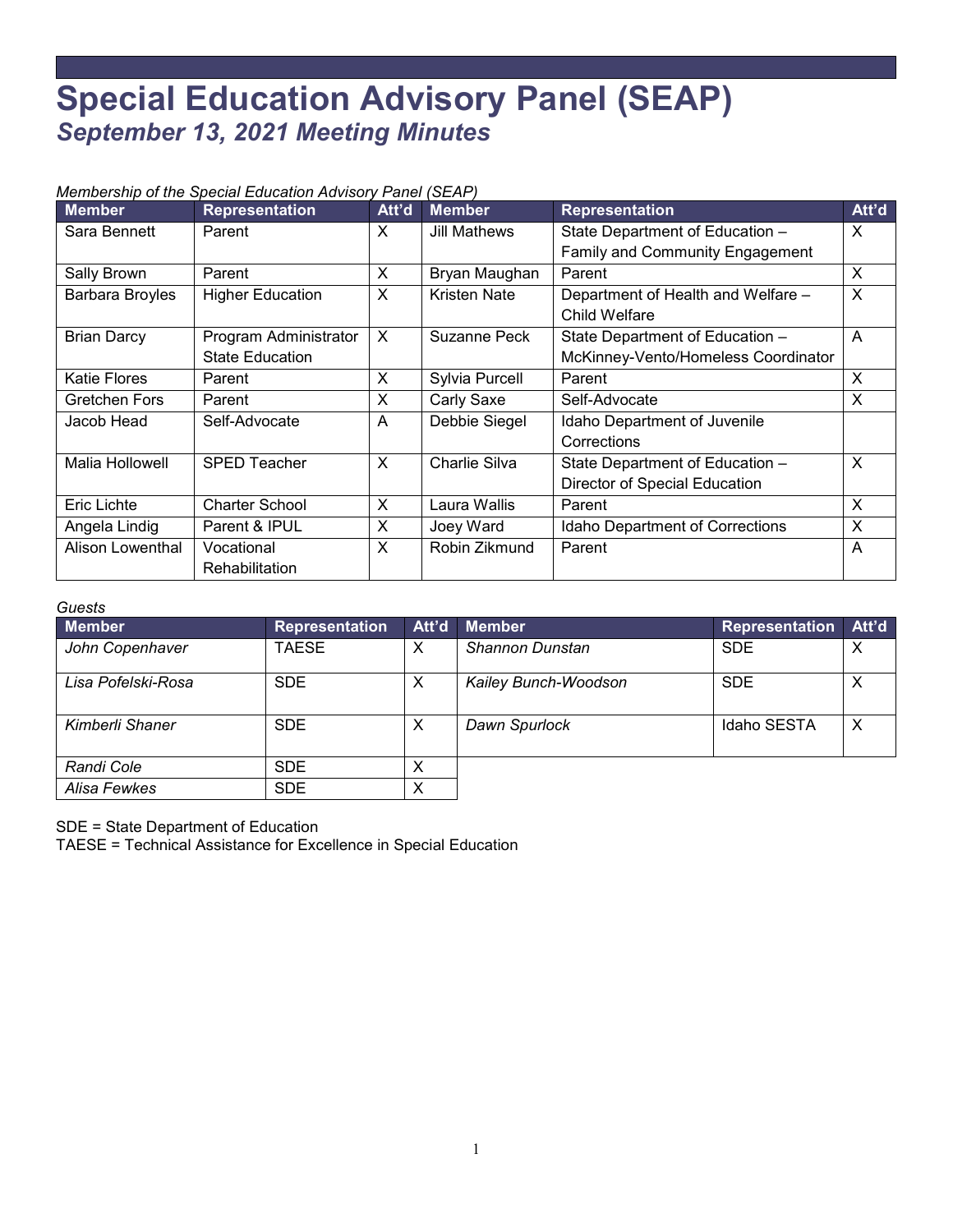| #              | <b>Topic</b>                                                                          | <b>Topic Owner(s)</b> | <b>Discussion</b>                                                                                                                                                                                                                                                                                                                                                                                                                                                                                                                                                                                                                                                                                                                                                                                                                    | <b>Next Steps</b>                                                                                            |
|----------------|---------------------------------------------------------------------------------------|-----------------------|--------------------------------------------------------------------------------------------------------------------------------------------------------------------------------------------------------------------------------------------------------------------------------------------------------------------------------------------------------------------------------------------------------------------------------------------------------------------------------------------------------------------------------------------------------------------------------------------------------------------------------------------------------------------------------------------------------------------------------------------------------------------------------------------------------------------------------------|--------------------------------------------------------------------------------------------------------------|
| 1              | <b>Welcome &amp; Call to</b><br><b>Order</b>                                          | Carly Saxe            | <b>Introductions</b>                                                                                                                                                                                                                                                                                                                                                                                                                                                                                                                                                                                                                                                                                                                                                                                                                 |                                                                                                              |
| $\overline{2}$ | Approval of May<br>17, 2021 Minutes                                                   | Laura Wallis          | <b>Motion to approve minutes: Brian</b><br>Darcy<br>Second: Angela Lindig<br><b>Discussion: None</b><br>Vote: Meeting notes approved<br>unanimously.                                                                                                                                                                                                                                                                                                                                                                                                                                                                                                                                                                                                                                                                                 |                                                                                                              |
| 3              | New Member<br>Orientation                                                             | John Copenhaver       | Please review the documents provided<br>for orientation material. Some key<br>takeaways regarding<br><b>Panel Member Functions: 1) Panel</b><br>members represent the stakeholder<br>group for whom you were appointed,<br>not you as an individual (personal<br>agendas to be left at the door); 2)<br>Advise the Special Education Agency<br>(SEA) of unmet educational needs<br>within the State for children/youth with<br>disabilities; 3) Advise the Special<br>Education Agency (SEA) in the<br>development and implementation of<br>policies relating to the coordination of<br>services for children/youth with<br>disabilities.                                                                                                                                                                                            |                                                                                                              |
| $\overline{4}$ | <b>Working Lunch</b><br><b>Agency Reports</b><br>Sign Ups<br><b>SDE</b> Introductions | Charlie Silva         |                                                                                                                                                                                                                                                                                                                                                                                                                                                                                                                                                                                                                                                                                                                                                                                                                                      | <b>November Agency</b><br>Reports: Brian Darcy and<br>Alison Lowenthal to<br>present at November<br>meeting. |
|                | Fiscal Updates (15<br>minutes)                                                        | Lisa Pofelski-Rosa    | Fiscal Updates, key takeaways:<br><b>Current Federal Grant Allocations for</b><br>Special Education for FFY 2021: \$63.6<br>million for school-age; \$2.2 million for<br>preschool. This is a 1.9% and 0.8%<br>increase from FFY2020, respectively.<br>American Rescue Plan Act (ARPA)<br>provided \$130 billion to schools across<br>the US. Idaho received \$13.2 million for<br>school-age and \$1.1 million for<br>preschool. These supplemental, one-<br>time (use or lose) monies are in addition<br>to regular grant allocations and are<br>available from 7/1/21-9/30/23. LEA's<br>are currently reviewing their programs<br>and submitting budget requests to<br>spend these funds on activities such as:<br>Additional health/safety measures<br>$\bullet$<br>to meet needs of Special Education<br>students during COVID; |                                                                                                              |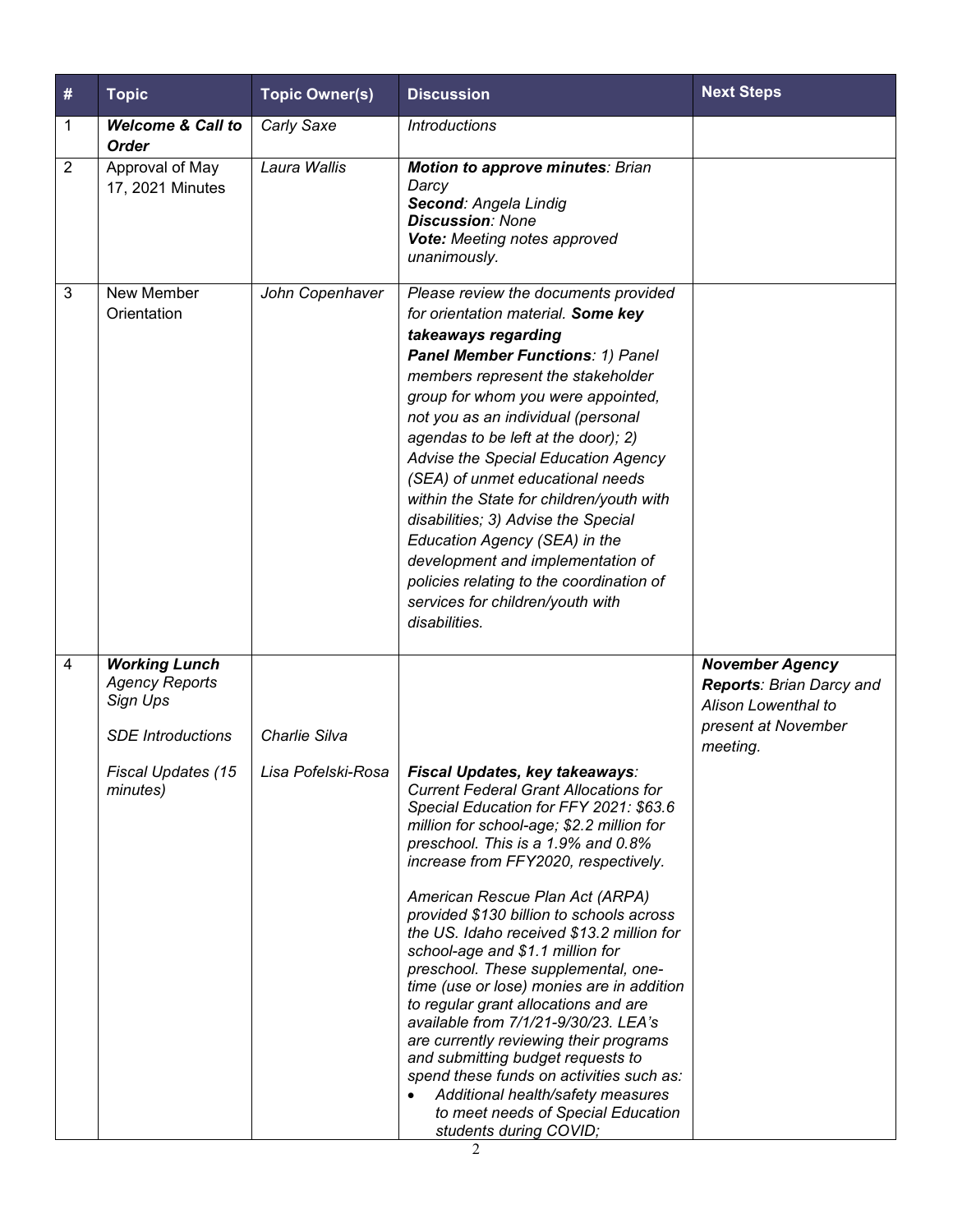|                                                      |                 | Increased supplemental support<br>$\bullet$<br>staff time;<br><b>Technology and Assistive</b><br>$\bullet$<br>Technology;<br>Social/emotional supports and<br>$\bullet$<br>sensory-related<br>School Age IDEA Part B Innovative<br>Grants<br><b>State Department of Education</b><br>$\bullet$<br>(SDE) reallocated approx. \$1.5<br>million of leftover state funds from<br>FFY2019 to LEA's as a competitive<br>innovative subgrant. Leftover funds<br>are a result of COVID restrictions<br>and reduced spending; must be<br>spent by 9/30/21.<br>All schools apply for these (very few<br>$\bullet$<br>exceptions) and have invested in<br>activities such as sensory rooms,<br>professional development,<br>accessible vehicles, playground<br>equipment, etc.                                                                                                                                                                                                                                                                                                                                                                                                                        |  |
|------------------------------------------------------|-----------------|--------------------------------------------------------------------------------------------------------------------------------------------------------------------------------------------------------------------------------------------------------------------------------------------------------------------------------------------------------------------------------------------------------------------------------------------------------------------------------------------------------------------------------------------------------------------------------------------------------------------------------------------------------------------------------------------------------------------------------------------------------------------------------------------------------------------------------------------------------------------------------------------------------------------------------------------------------------------------------------------------------------------------------------------------------------------------------------------------------------------------------------------------------------------------------------------|--|
| <b>Dispute Resolution</b><br>Updates (10<br>minutes) | Kimberli Shaner | <b>Dispute Resolution Updates, Key</b><br>Takeaways:<br>Contractors are available throughout<br>the State to work specifically on the<br>Dispute Resolution (DR) process,<br>including 14 facilitators, 6 mediators, 6<br>complaint investigators, and 3 hearing<br>officers. Parents or schools can request<br>the DR process begin at<br>www.sde.idaho.gov or by contacting<br>Kimberli Shaner individually. SDE relies<br>on the data collected through the DR<br>process and identifies themes for<br>improvements. This information is<br>contained in the IEP paperwork<br>provided to families. The goal is to<br>resolve conflict at the lowest level. DR<br>process is as follows:<br>1. Connect parents and school to work<br>together to resolve the issue;<br>2. If step one is not successful,<br>Facilitation of a meeting is the next<br>step;<br>3. After Facilitation comes Mediation<br>with a third party person to aid in<br>building a formal, written, and<br>enforceable agreement;<br>4. After Mediation comes State<br>Complaint;<br>5. Lastly is a Due Process Hearing<br>(DPH). The outcome of the DPH<br>can be disputed in front of a judge<br>through court. |  |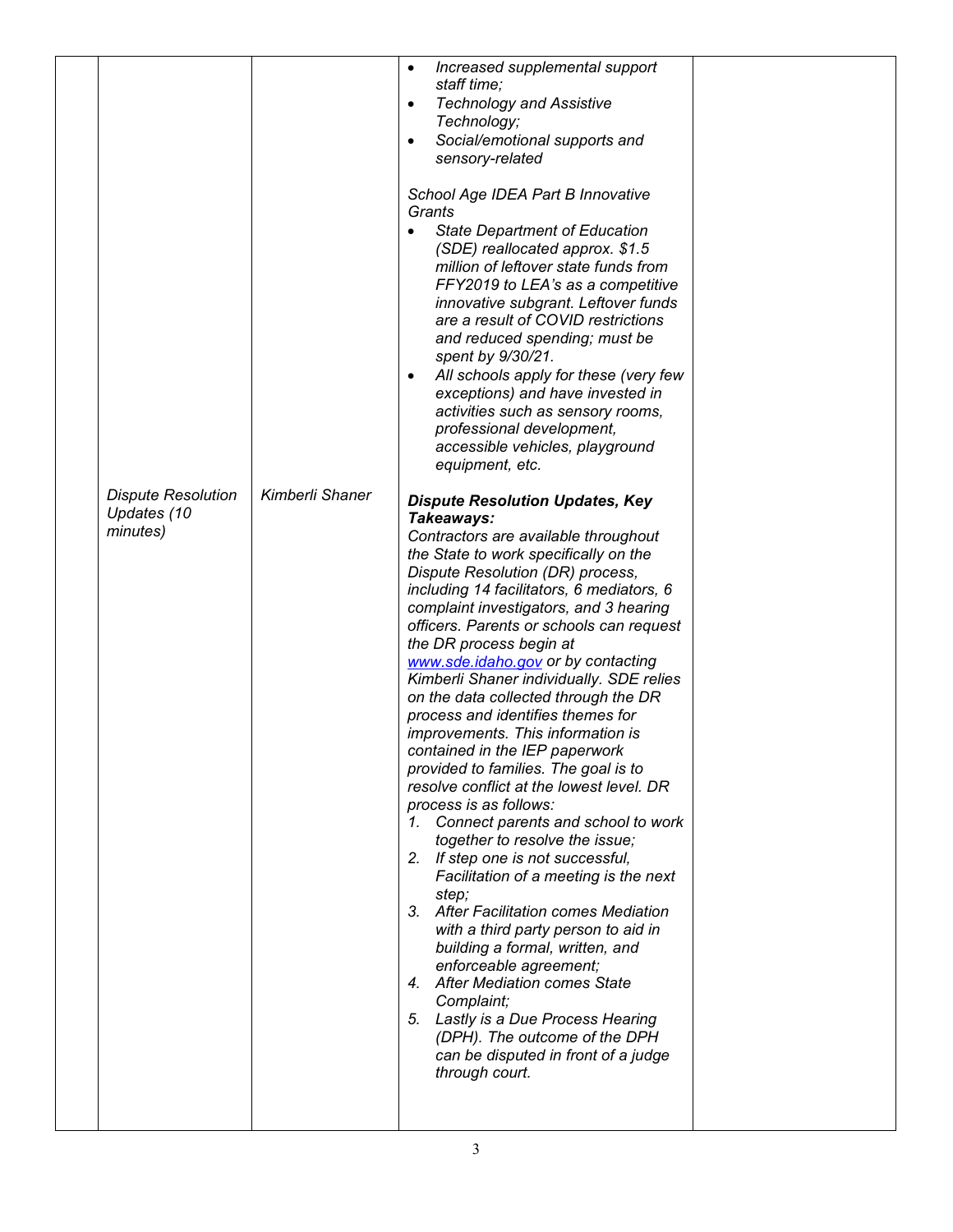|   | Secondary<br><b>Transition Updates</b><br>(10 minutes) | Randi Cole    | <b>Secondary Transition Updates, Key</b><br>Takeaways:<br>Review information at the Idaho<br>Training Clearinghouse website at<br>www.idahotc.com<br>Secondary transition works with high<br>school and middle school staff and<br>students. Secondary IEP's must be in<br>place before the age of 16. Current<br>projects include:<br>Moving On Binder-recently<br>revised; intended to assist<br>youth/young adults with the<br>transition to adulthood. Now<br>accessible for the visually impaired<br>and works with screen readers.<br>Planning for Graduation-specific<br>for families with students with<br>disabilities. Idaho has only one<br>diploma but three ways to obtain<br>the diploma (regular diploma,<br>alternate diploma, or adaptive<br>diploma.<br>IEP Team Graduation Guide and<br>Transition Planning Tool.<br>Transition Planning including a<br>timeline for skill development with<br>pre-K and up.<br><b>Upcoming Conferences:</b><br><b>Tools for Life Conference for</b><br>parents and students that focuses<br>on linking students/parents with<br>community partners. Traveling<br>conference that will be held in<br>Moscow, Idaho on March 7 and 8,<br>2022. People can register at<br>https://idahoat.org<br>Transition Institute to be held<br>November 3-4, 2021 at BSU.<br>Emphasis this year to bring parents.<br>General registration will be posted<br>this week. Contact Randi Cole at<br>rcole@sde.idaho.gov to register. |  |
|---|--------------------------------------------------------|---------------|------------------------------------------------------------------------------------------------------------------------------------------------------------------------------------------------------------------------------------------------------------------------------------------------------------------------------------------------------------------------------------------------------------------------------------------------------------------------------------------------------------------------------------------------------------------------------------------------------------------------------------------------------------------------------------------------------------------------------------------------------------------------------------------------------------------------------------------------------------------------------------------------------------------------------------------------------------------------------------------------------------------------------------------------------------------------------------------------------------------------------------------------------------------------------------------------------------------------------------------------------------------------------------------------------------------------------------------------------------------------------------------------------------------------------------------------------------------------|--|
| 5 | Federal/State<br>Updates                               | Charlie Silva | <b>State Level Updates - Superintendent</b><br>Ybarra has published her proposed<br>budget for SFY 2022 and is requesting<br>an 8.5% increase to the State education<br>budget, totaling approx. \$2.2 billion. Key<br>priorities include:<br>1) Funding all-day Kindergarten;<br>2) Increase advanced opportunities for<br>high schoolers to obtain college credits;<br>3) Increase career ladder by 3.5% (key<br>to retention)                                                                                                                                                                                                                                                                                                                                                                                                                                                                                                                                                                                                                                                                                                                                                                                                                                                                                                                                                                                                                                       |  |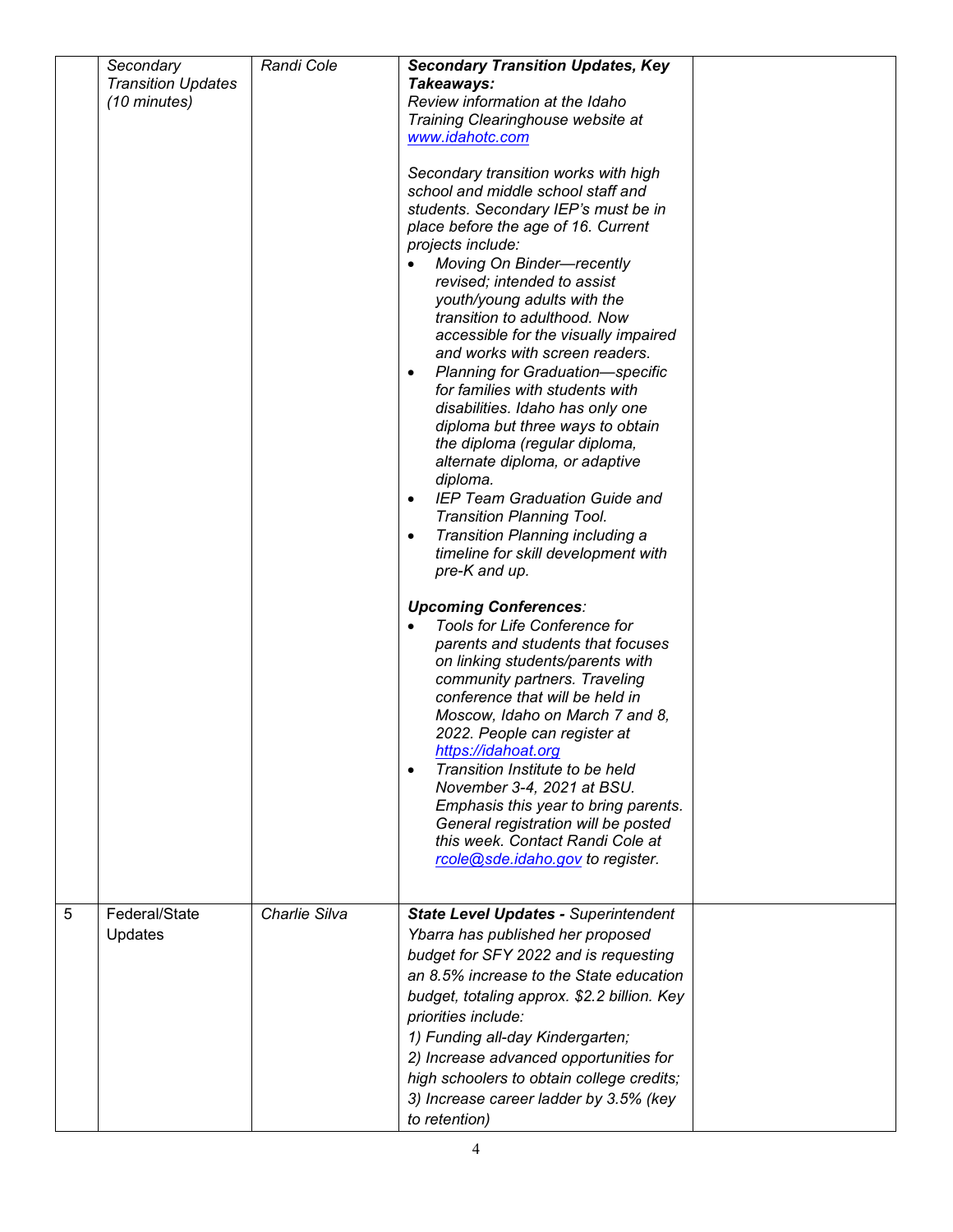|   |                                                                                                                                      |              | 4) Increase base salaries for all staff,<br>but focus on paraprofessionals (key to<br>recruitment)<br>5) Assist districts with obtaining<br>competitive health insurance packages<br>Governor is allowing State agencies to<br>approve paid time off (up to 1 day per<br>week) for State personnel to be a<br>substitute teacher (in an effort to<br>prevent school closures)                                                                                                                                                                                                                                                                                                                                                                                                                                                                                                                                                                                                                                                                                                                                                                                                                                                                                                                                                                                                               |                                                                                                                                                                                                                                                                                                               |
|---|--------------------------------------------------------------------------------------------------------------------------------------|--------------|---------------------------------------------------------------------------------------------------------------------------------------------------------------------------------------------------------------------------------------------------------------------------------------------------------------------------------------------------------------------------------------------------------------------------------------------------------------------------------------------------------------------------------------------------------------------------------------------------------------------------------------------------------------------------------------------------------------------------------------------------------------------------------------------------------------------------------------------------------------------------------------------------------------------------------------------------------------------------------------------------------------------------------------------------------------------------------------------------------------------------------------------------------------------------------------------------------------------------------------------------------------------------------------------------------------------------------------------------------------------------------------------|---------------------------------------------------------------------------------------------------------------------------------------------------------------------------------------------------------------------------------------------------------------------------------------------------------------|
| 6 | <b>SEAP Priorities</b><br>Annual<br>Performance<br>Report/State<br>Performance<br>Plan<br>Differentiated<br>Monitoring<br>System 2.0 | Alisa Fewkes | <b>State Performance Plan/Annual</b><br>Performance Report (SPP/APR), key<br>takeaways:<br>SPP/APR is an annual report sent to<br>the US Department of Education (DOE)<br>that focuses on 17 performance areas<br>(10 focus on performance; 7 focus on<br>compliance). Idaho has improved in<br>these areas:<br>Performance Indicator (PI) 2: Drop-<br>$\bullet$<br>out rates<br>PI 4A: Significant discrepancy with<br>$\bullet$<br>Suspension/expulsion<br>PI 5 A-C, 6A-B: Least Restrictive<br>$\bullet$<br>Environment<br>PI 8: Parent Involvement<br>$\bullet$<br>PI 11: Timely Evaluations<br>$\bullet$<br>PI 14B-C: Post-secondary<br>$\bullet$<br>Outcomes-Higher education and<br>competitive employment<br>Idaho did not improve in these areas:<br>PI 1: Graduation Rate<br>$\bullet$<br>PI 7A1/A2: Social/emotional<br>$\bullet$<br>PI 7B1/B2: Knowledge and Skills<br>$\bullet$<br>PI 7C1/C2: Taking action to meet<br>$\bullet$<br>needs<br>PI 12: Early childhood transition<br>$\bullet$<br>PI 13: Post-secondary transition<br>$\bullet$<br>planning<br>PI 14A: Post-secondary<br>$\bullet$<br>outcomes—higher education<br>In Fall 2020, the US DOE revised the<br>SPP/APR to include more data sources,<br>collection methods, and reporting<br>requirements. Idaho will be starting with<br>a new baseline, targets/goals. Revised<br><b>SPP/APR</b> includes increased | <b>SDE</b> needs<br>stakeholders' assistance<br>in setting baseline and<br>targets for performance<br>indicators. Request for<br>all SEAP members are to<br>complete this survey by<br>9/24 and select two<br>areas of interest:<br>https://survey.alchemer.co<br>m/s3/6515657/Stakeholde<br>r-Survey-SPP-APR |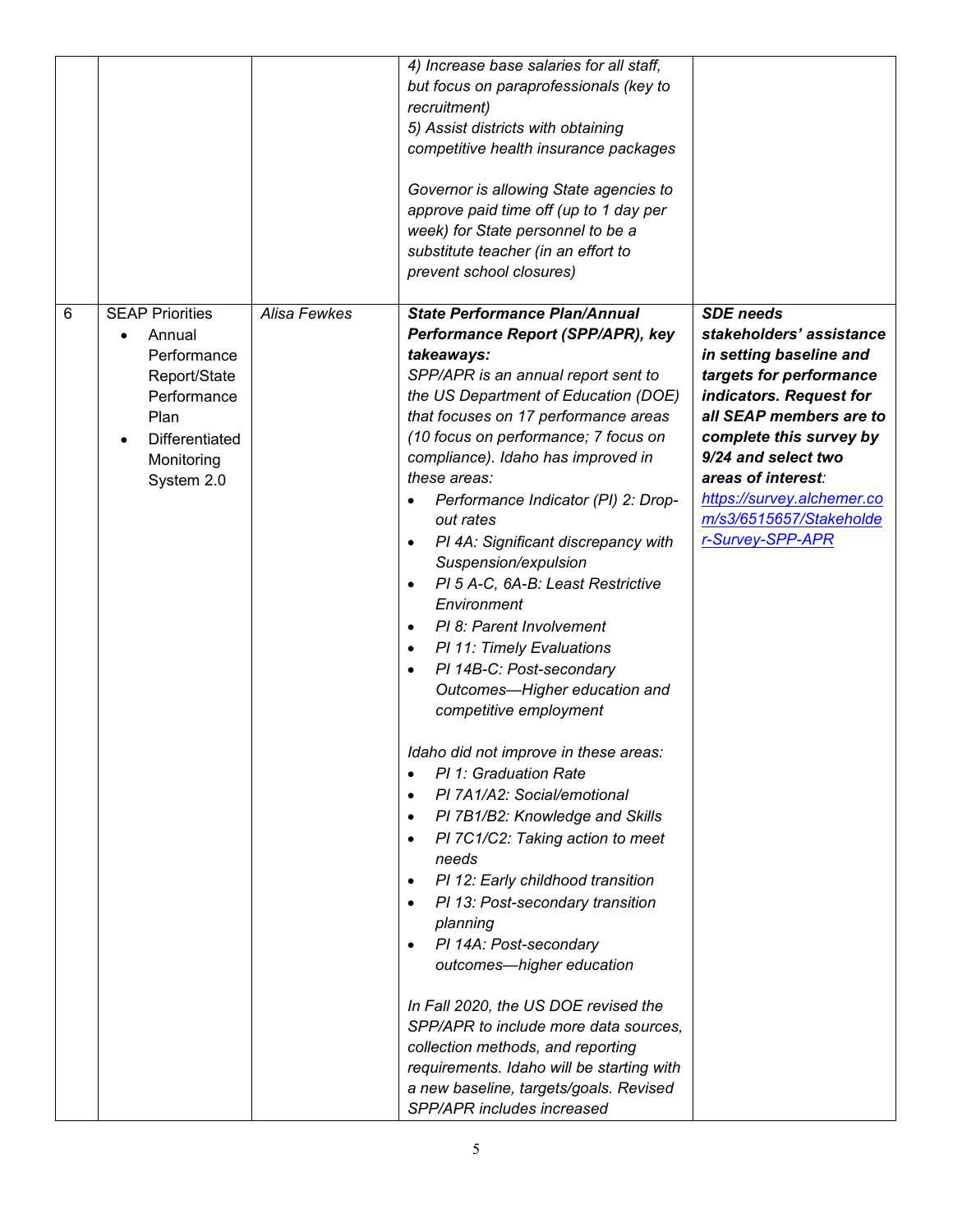|                |                                                                       |                                                  | requirement for stakeholder input (see<br>survey). This includes: 1) increasing<br>capacity of diverse groups; 2)<br>processes for soliciting input; and 3)<br>processes and timelines for providing<br>feedback.<br>Idaho areas to address include<br>Secondary Education, Assessment<br>(including increasing proficiency and<br>shoring the gap), equity, early childhood<br>and school-age environment (least<br>restrictive) and outcomes, and parental<br>involvement (please refer to the Power<br>Point provided at the meeting for<br>details)                                                                                                                                                                                                                                                                                                                                                                                                                                                                                                                                                                                                                                                                                                                                                       |  |
|----------------|-----------------------------------------------------------------------|--------------------------------------------------|---------------------------------------------------------------------------------------------------------------------------------------------------------------------------------------------------------------------------------------------------------------------------------------------------------------------------------------------------------------------------------------------------------------------------------------------------------------------------------------------------------------------------------------------------------------------------------------------------------------------------------------------------------------------------------------------------------------------------------------------------------------------------------------------------------------------------------------------------------------------------------------------------------------------------------------------------------------------------------------------------------------------------------------------------------------------------------------------------------------------------------------------------------------------------------------------------------------------------------------------------------------------------------------------------------------|--|
| $\overline{7}$ | <b>Afternoon Break</b>                                                |                                                  |                                                                                                                                                                                                                                                                                                                                                                                                                                                                                                                                                                                                                                                                                                                                                                                                                                                                                                                                                                                                                                                                                                                                                                                                                                                                                                               |  |
| 8              | <b>Cultivating Readers</b><br>Update and<br>Enhanced<br>Opportunities | Shannon Dunstan<br>&<br>Kailey Bunch-<br>Woodson | <b>Significant Disproportionality</b><br>(SigDisPro) Update, key takeaways:<br>SigDisPro is when students of a<br>particular race/ethnicity are significantly<br>more likely than their other-race peers<br>to be 1) identified as students with<br>disabilities or in a particular disability<br>category; 2) placed in a particular<br>education setting; or 3)<br>suspended/expelled as a disciplinary<br>measure. There is a formula utilized to<br>determine if there is a population of<br>Significant Disproportionality in the<br>school district.<br>SigDisPro is very complicated.<br>Workgroup gathered to discuss<br>SigDisPro. From this workgroup, a very<br>robust resource for school districts were<br>created that includes modules and<br>videos. Can review details on the Idaho<br>Training Clearinghouse website at<br>www.idahotc.com There are fiscal<br>impacts to schools that are above the<br>threshold of SigDisPro for three<br>consecutive years (LEA's in this<br>category have to set aside 15% of their<br>funds to focus on addressing<br>SigDisPro). The State Department of<br>Education (SDE) works extensively with<br>school districts to discuss issues before<br>they get to year 2 or year 3. SigDisPro<br>looks at a lot of areas and not just<br>race/ethnicity. |  |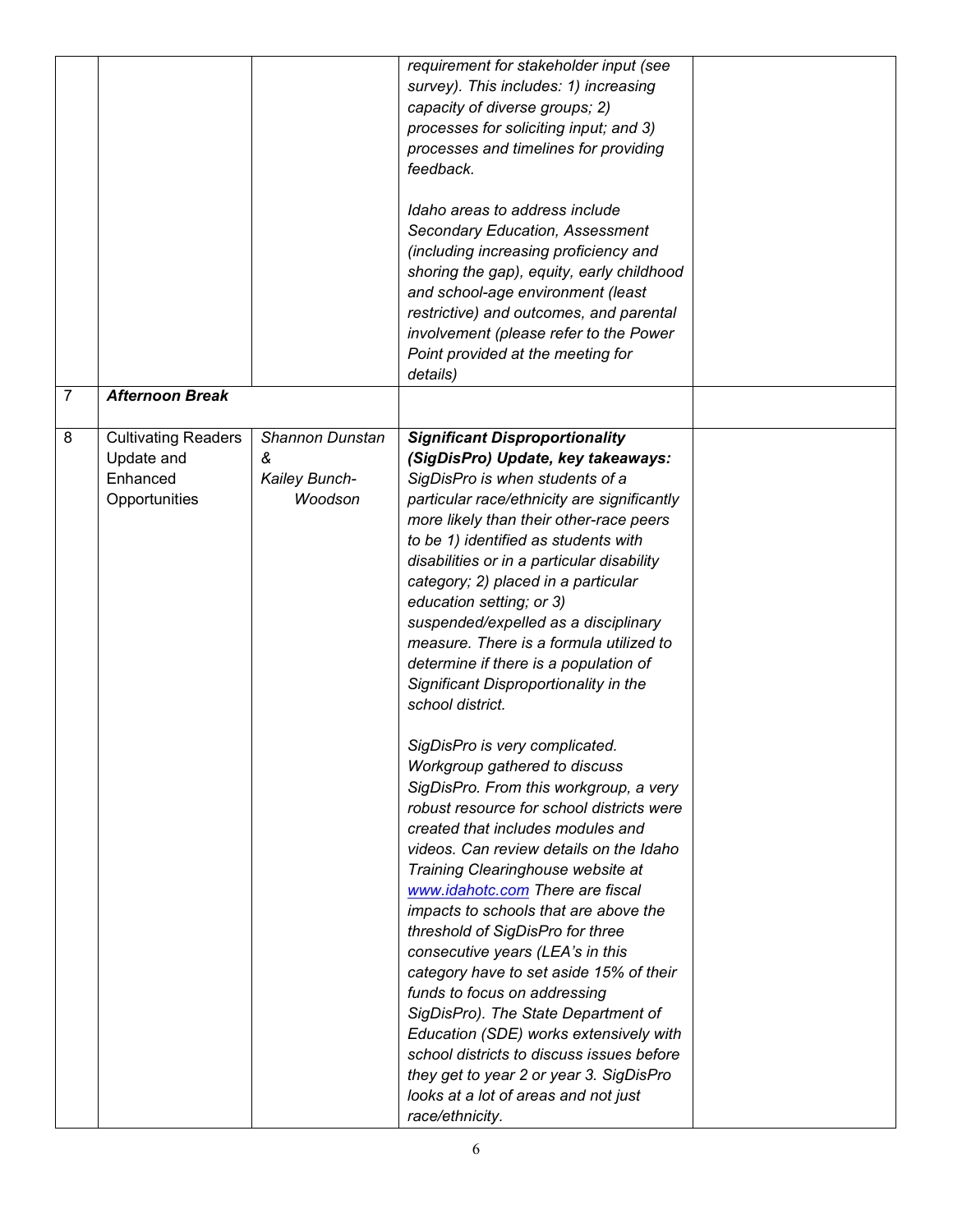|   |                         |                                      | <b>Pyramid Model Collaborative Update,</b><br>key takeaways:<br>This is a 3-year project across early<br>childhood settings that has been                                                                                                                                                                                                                                                                                                                                                                                                                                                                                                                                   |  |
|---|-------------------------|--------------------------------------|-----------------------------------------------------------------------------------------------------------------------------------------------------------------------------------------------------------------------------------------------------------------------------------------------------------------------------------------------------------------------------------------------------------------------------------------------------------------------------------------------------------------------------------------------------------------------------------------------------------------------------------------------------------------------------|--|
|   |                         |                                      | overwhelmingly positive, and a lot more<br>programs are wanting to participate.<br>The Pyramid Model is a framework of<br>evidence-based practices to promote<br>healthy social/emotional development in<br>young children. Three tiers: 1) Nurturing<br>teacher-student relationships & high-<br>quality environments; 2) targeted<br>social/emotional supports; and 3)<br>intensive intervention. Pyramid<br>collaborative includes targeted training,<br>coaching, assessment of fidelity of<br>implementation, and on-going technical<br>assistance.                                                                                                                    |  |
|   |                         |                                      | In a recent survey, 84% of participants<br>said children in their program improved<br>social/emotional competencies a little or<br>a lot more than in previous years. 73%<br>of teachers said children learned how to<br>express their emotions better. 64% of<br>teachers said children were more<br>engaged, and their interactions with<br>each other were more positive. For the<br>full report and more information, go to<br>www.idahotc.com/pyramid                                                                                                                                                                                                                  |  |
| 9 | <b>Parent Resources</b> | Dawn Spurlock,<br><b>Idaho SESTA</b> | Multiple parent resources are available<br>on the Idaho Training Clearinghouse<br>website located at www.idahotc.com<br><b>SESTA=Special Education Support and</b><br><b>Technical Assistance</b><br>www.idahosesta.org<br>SESTA provides professional<br>development across the State, and<br>every district is assigned a SESTA<br>contact. There are two teams: 1)<br>Instructional Team-provide school<br>districts with information and support on<br>evidence-based instruction; and 2)<br><b>Behavior Coordinators-provide</b><br>support to school districts in<br>understanding behaviors, behavioral<br>interventions, and managing very<br>challenging students. |  |